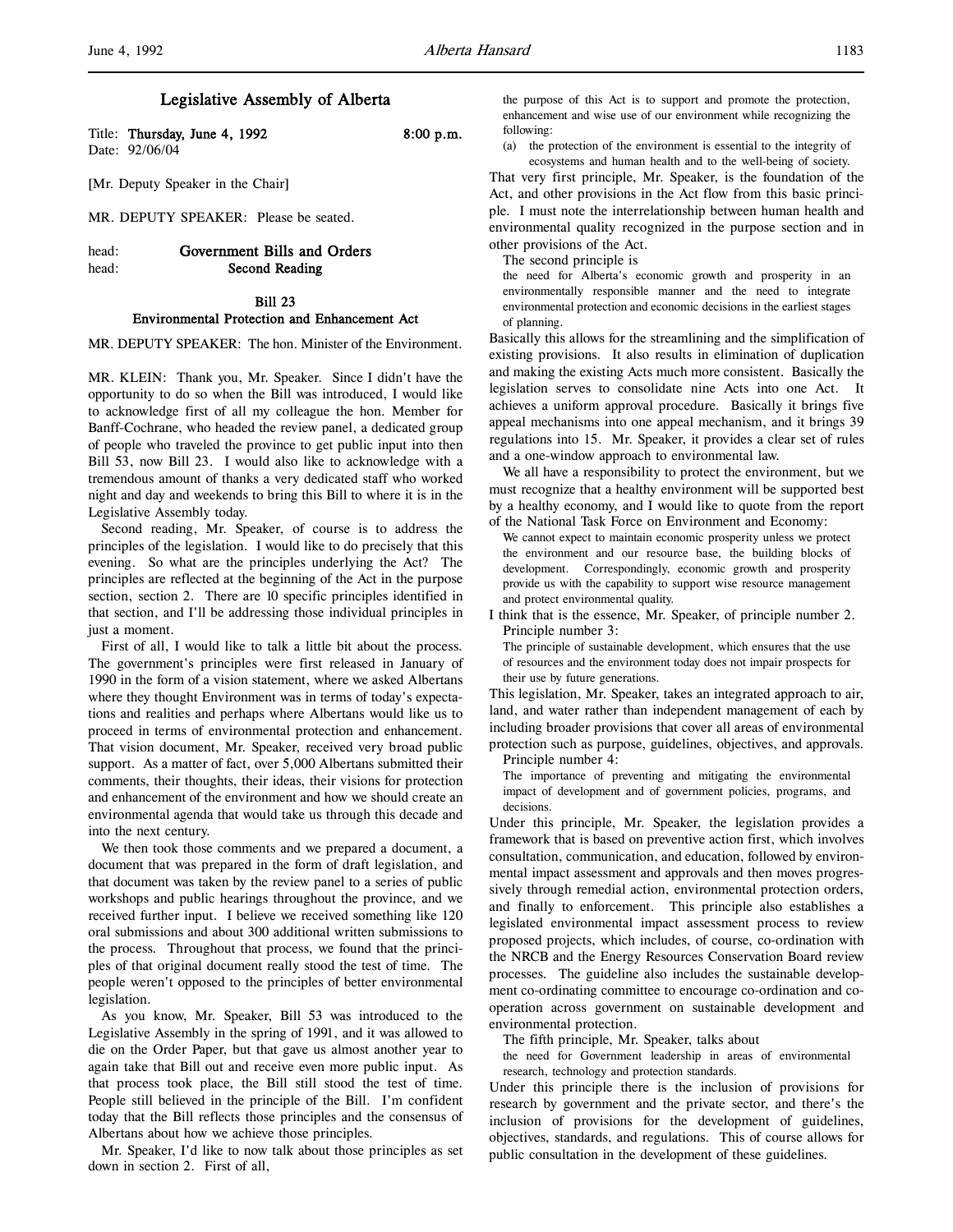# 8:10

The sixth principle talks about

the shared responsibility of all Alberta citizens for ensuring the protection, enhancement and wise use of the environment through individual actions.

Here we have provided in the legislation laws that allow for the development of market-based approaches, such as tradable emission permits, recycling incentives, and other mechanisms to encourage industry to achieve environmental protection goals in the most cost-effective manner. This principle also recognizes the need for provincial government, local governments, and individuals to ensure that resources are used wisely. In that regard, the legislation includes statutory requirements for waste management and recycling. It includes provisions for recycling funds, allowing those funds to be used in support of waste minimization and recycling programs, including education, research, and incentive projects. This principle also includes provisions to enable delegation of specific responsibility to nongovernment boards who meet predetermined criteria.

The seventh principle is

the opportunities made available through this Act for citizens to provide advice on decisions affecting the environment.

In other words, Mr. Speaker, this Act, Bill 23, is not just a set of laws; it really is an environmental agenda. It's an environmental agenda that will be amended and probably changed through the course of time but only through the input of the citizens of Alberta. Basically this principle allows the facilitation of public access and service by providing a single-window approach to Alberta Environment making for more streamlined administrative procedures. It includes an access to information section, a requirement for state-of-the-environment reporting, increased public consultation and participation in all aspects of environmental protection and enhancement activities, provisions supporting studies on the environment, a library, educational materials, public consultation in the development of guidelines, objectives, and regulations, public consultation in the environmental impact assessment process and the approvals process, opportunities for appeals for parties directly affected by decisions through the creation of an environmental appeal board. This board will provide an independent review of the decisions made by directors and other people within the department to provide a system of checks and balances on those decisions. This principle also provides for allowing for requests by citizens for investigations and contraventions.

The eighth provision, Mr. Speaker, is

the responsibility to work co-operatively with other provinces and the Government of Canada to prevent and minimize transboundary environmental impacts.

In the Act there is recognition of the importance of the partnership role with local governments. There is a provision allowing for agreements with local governments, other provincial departments and agencies, other provincial and territorial governments, and the federal government. Under this principle there is the ability to delegate responsibility to other governments to avoid duplication and make the best use of resources, and under this principle there are specific provisions allowing for joint processes in environmental impact assessments, the kind of processes that indeed would solve once and for all the problems that we're now faced with relative to, say, the Oldman River dam.

## AN HON. MEMBER: Which problems?

MR. KLEIN: The jurisdictional problems. [interjection] Right. There are no other problems. [interjection] I'm getting enough from this side.

The ninth principle, Mr. Speaker, talks about "the responsibility of polluters to pay for the costs of their actions." Under that principle we have mandatory spill reporting in the legislation, environmental protection orders and enforcement orders to require remedial action, provisions to require the cleanup of existing contaminated sites, including allocation of cost to persons responsible, requirements to provide security deposits so that those who pollute today will have to pay for the cleanup of that when plants and industries are decommissioned in the future.

Lastly, Mr. Speaker, is the principle of "the important role of comprehensive and responsive action in administering this Act." Basically the legislation includes timely and effective enforcement mechanisms. It includes provisions that allow Albertans rights in accordance with the Canadian Charter of Rights and Freedoms. Of course, the objective here, as is the case with all environmental law and all the sections of this Act, is to be firm but fair. The principle includes a hierarchy of offences with the addition of penalties and offences for persons who knowingly commit environmental crimes. We talk about that kind of violation as a crime. In this legislation we're talking about fines of up to a million dollars a day for every day the offence is committed and up to two years in jail.

Under this principle, Mr. Speaker, there is the inclusion of a section which makes the directors and officers of private corporations and provincial and municipal officials as responsible as the organizations they represent for offences that violate our land and our air and our water. This principle includes the provision of discretion. Decisions have to be made. The questions are: is there accountability, and is there openness? This Act includes checks and balances and provides for public consultation throughout.

Mr. Speaker, those are the 10 key principles of the Environmental Protection and Enhancement Act, Bill 23. I look forward to meaningful and honest and open debate on those principles this evening.

Thank you.

MR. McINNIS: Mr. Speaker, I'm certainly ready for some meaningful, open, and honest debate on this legislation. You know, this is the third version of it that we've seen in this Assembly, but this is the first date on which this Assembly has had any opportunity to debate this legislation. It's a three-year process that finally surfaced in the Legislative Assembly this evening, and I think that's significant, because members of the Assembly should have an opportunity to debate the direction of environmental policy.

I do congratulate the minister, his staff, and many other Albertans who spent enormous amounts of time putting this legislation together. It's lengthy, it's complex, and generally speaking, I say it's a step in the right direction. Certainly if you compare it with the status quo, you have to say that it's a pretty good piece of legislation, but I don't really think in 1992 that the status quo is what we should be comparing it to. We should be comparing it to what Albertans want and need in terms of an environmental policy. We should be comparing it to the state of the art, not 1972 or 1979 or 1982 legislation in the past.

Now, the minister did outline some of the history of consultation going into this legislation: the 5,000 vision statements that people in his department received and read. I didn't see all the vision statements, although a number of Albertans were kind enough to provide me with a copy of them, the ones that they had submitted. I did very carefully read through the document called Thanks from Alberta's Environment, which coincidentally was published virtually the same day that the first discussion draft of the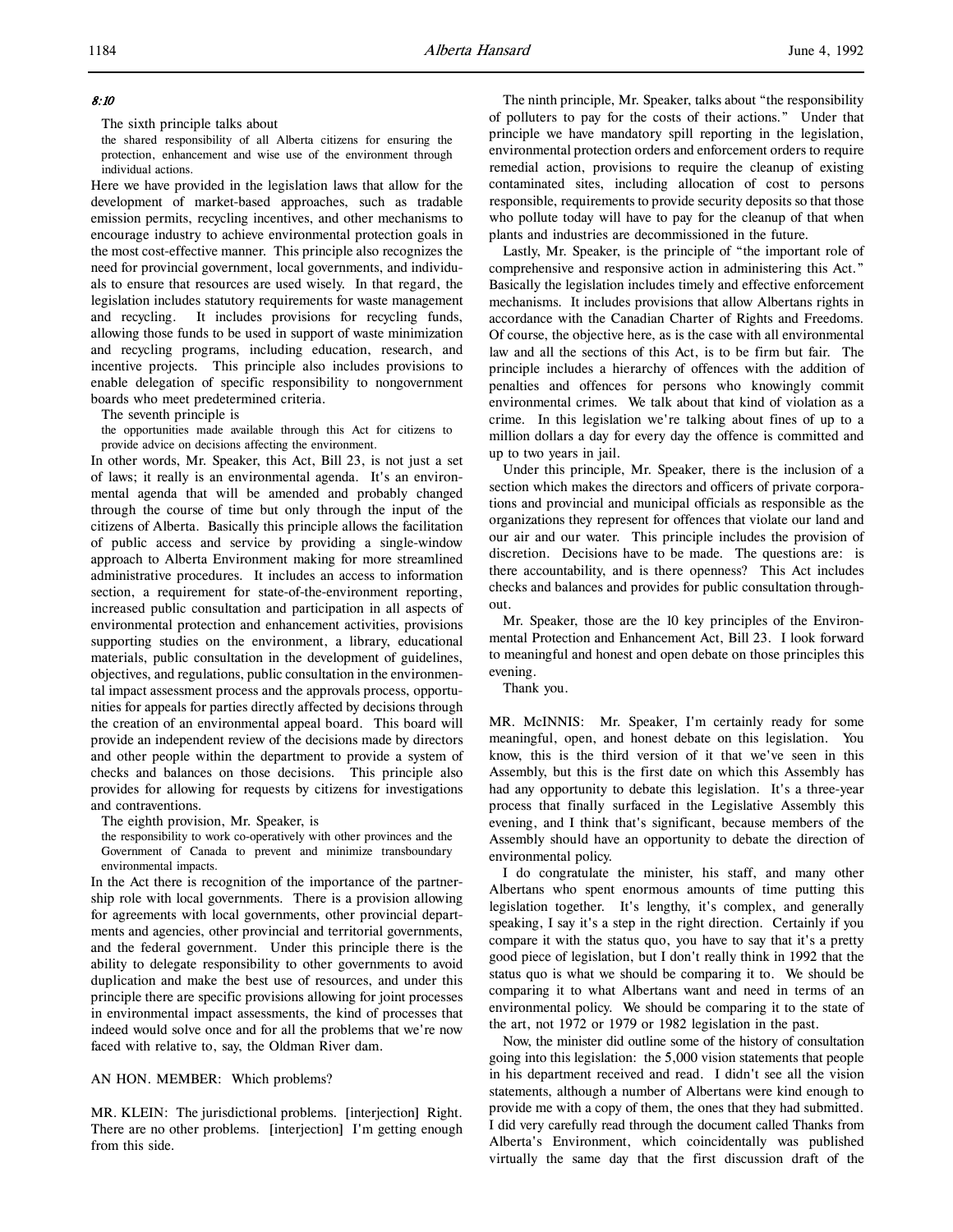legislation was introduced. So it's hard to see how the vision statements had very much to do with the legislative drafting, because anybody who knows what goes into drafting legislation which is as comprehensive as this knows it doesn't happen in a 48-hour period. You just don't put together a 155-page piece of legislation with some 200-odd sections in a weekend. Nobody does that kind of work.

# 8:20

The public hearing process was an interesting one. I admit that in the beginning I was a little skeptical about the choice of a government MLA to chair the committee, but I think the committee did make an honest attempt to hear Albertans' reactions to the discussion draft. They produced a report which contains many statements of principle and policy which emanated from the people, but unfortunately many of the conclusions and recommendations of the Evans committee report did not find their way into this legislation. In some instances where they did, they then fell victim to the other round of hearings, the ones that were held behind closed doors by the Tory cabinet and the Tory caucus.

That's exactly what happened between the 1991 version of the Bill and the 1992 version of the Bill. That process cannot be described as an open process, an exercise in – I believe the current buzz word in government is power sharing. I read with a great deal of interest the comments of the Minister of Energy surrounding the Toward 2000 Together conference. This is the government line these days: the provincial government yesterday committed itself to giving up control of key economic decisions in a move expected to revolutionize the public and private sectors; what government is doing here is giving up power, said the Energy minister; instead of announcing policy decisions after closed-door meetings with civil servants, the government will coordinate brainstorming sessions by interested Albertans to set strategic directions. The greening of Rick Orman. The greening of the provincial government.

Well, that's supposed to be what this legislation was all about, but tell me, Mr. Minister: what was the process of the last 12 months? It certainly wasn't a process of government giving up power. In fact, it seemed an awful lot like closed-door meetings with civil servants in which the government made further changes to and further erosion of the kind of legislation that I think people wanted. I think this is fairly easy to document with the 5,000 vision statements, the Evans report, numerous public meetings and discussions throughout the province.

I think there's quite a difference between saying that as a government we're going to consult and hear what people have to say and then we're going to go behind closed doors and do whatever we think is wise and just and the kind of more open process that I think the Minister of Energy was trying to get at late last week in the context of 2000 Together. I know that an awful lot of miles were put on in the process of bringing in this legislation. I thought it was interesting that the authors of the throne speech got confused and suggested that there were two years of work in this legislation when in fact there were three. I can see that it would be easy for people to lose track of time because so much time followed.

In the end what we're left with is a little more old-style politics than I would wish, a little more authority on the part of people in government, and I include in that the director of standards and approvals, who makes a lot of decisions on behalf of government. It leaves with them a lot of authority to make interpretations of policy measures in a way that's quite openly political. It doesn't have the kind of clear environmental vision that I think the Albertans who participated in the process wanted.

In the end I think the statement of purposes in section 2, if you read it quickly, sounds okay, but it confuses a few things. It confuses, for example, the relationship between the environment and ecosystems. It says, "The protection of the environment is essential to the integrity of ecosystems." Well, Mr. Speaker, I submit that it's entirely the other way around. If you don't have the integrity of ecosystems, you cannot say that you're protecting the environment. The purpose of environmental policy is not to protect ecosystems so much as the purpose that ecosystems have is to sustain our environment. I really think that the fact that the environment consists of a number of interrelated, healthy functioning ecosystems is a concept that should inform all environmental policy and in particular this legislation and that ecosystems depend for their very existence upon the biodiversity of our province and our world for that matter.

Alberta is uniquely blessed with 17 quite distinctive bioregions or types of ecosystems. That's a fairly large number for a province our size: some 600,000 square kilometres. But it's more than different types of ecosystems; it's different types of species within the ecosystems and different genetics within each species. All of these are elements of the biodiversity which sustains ecosystems which sustain our environment. It's a simple one, two, three relationship, and I don't know why this legislation doesn't capture that relationship and why it doesn't state these to be our values, the values that drive environmental policy, that drive decision-making, and that in turn drive the functioning of the Environment department.

I think some of the language in section 2 is attractive, but it really doesn't encapsulate that very basic relationship, and it doesn't give me a sense that the system will be value driven rather than politically driven. I find so many of the words in the legislation to be political words, words that are subject to political interpretation rather than any more precise or rigorous type of interpretation. I think that gets right down to the question of whether we have environmental rights in our province or we don't.

I observed the Minister of the Environment to say that he thought this legislation would be popular because even the opposition wants an environmental Bill of rights, and I guess in his mind this legislation is an environmental Bill of rights. Well, I don't think it really gives our citizens the authority to challenge improper decisions that are made based on values that are foreign to the values that I've outlined, the values of ecology and biodiversity. It doesn't protect people who report environmental offences from harassment, coercion, and other types of intimidation, which the Evans report found on behalf of Albertans was something that we wanted. We don't have ecopolice like they have in Brazil. We don't have armed cadres that roam the countryside looking for evidence of environmental destruction. We don't want that kind of society particularly. Our society depends upon active participation of citizens, and, yes, that involves reporting pollution violations from time to time. I know that when the minister is in a bad mood, he calls such people snitches, but in fact we need active participation as part of our enforcement policy, and we have to protect people who take part in that: the citizens.

The freedom of information sections in this legislation have been watered down very considerably between last year's draft and this year's draft. I suspect that has something to do with the closed-door process in government. In last year's draft it said: certain information is public. In this year's draft: information will be made public if that accords with the regulations but not otherwise. Nothing is presumed to be public. It's the old system where you have to assume everything's secret, and you fire anybody who releases information that they're not specifically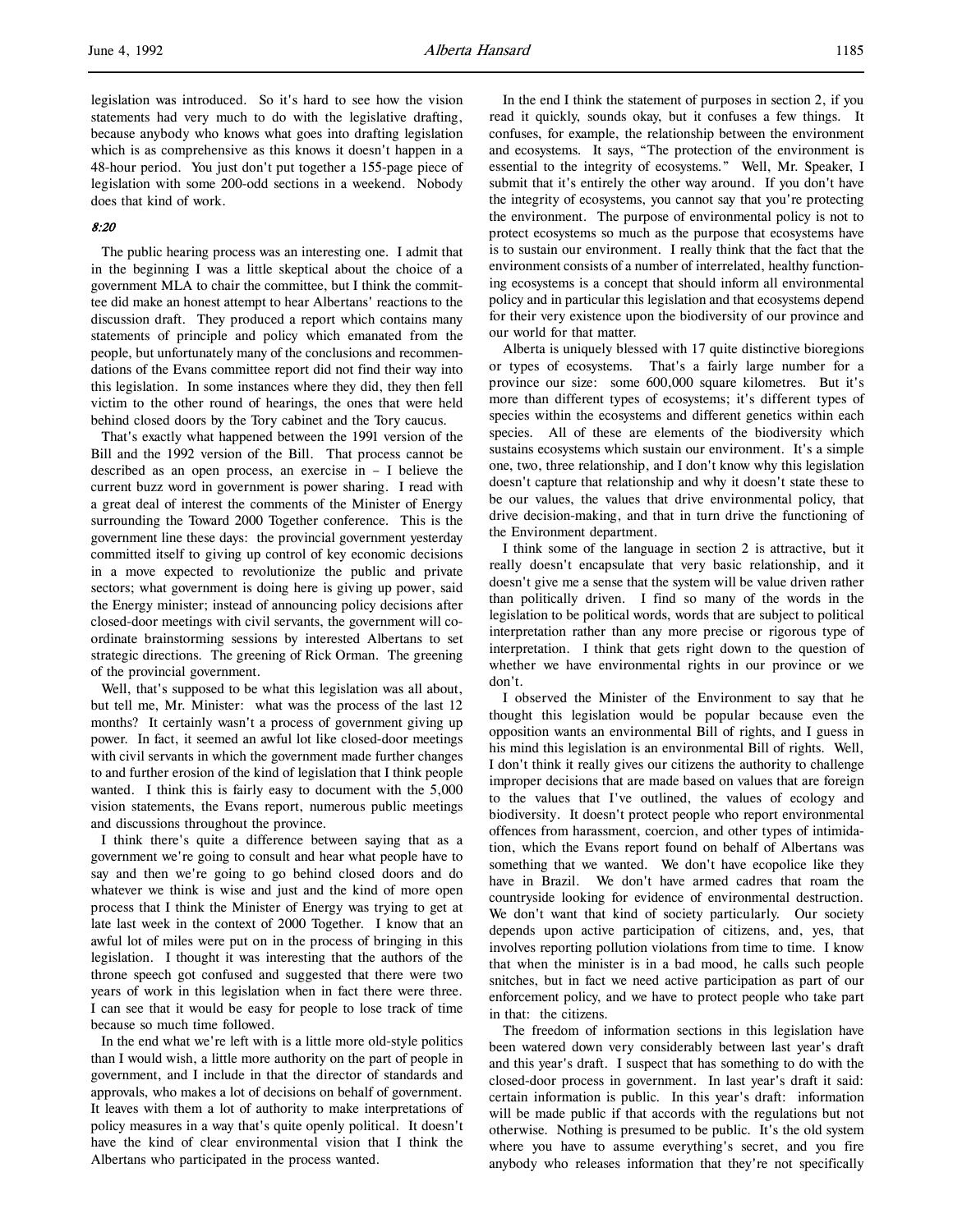authorized to. That's a deterioration. There's virtually no role in this legislation for private prosecutions. I think that's a part of saying that citizens have environmental rights in our province as well. So I find the legislation is in need of some improvement before we can go around saying that this legislation endows environmental rights upon Albertans.

# 8:30

Much has been said about the environmental impact assessment process in the past several years, and this is because we've made a lot of environmental mistakes in the past. Everybody knows that, and we're all looking for a system that will help us make fewer mistakes in the future. Well, an environmental assessment process needs to be predictable in terms of the trigger: when you will have one, when you won't. I know that we shouldn't still be arguing about whether there should be an environmental assessment on the Sunpine Forest Products proposal in Rocky Mountain House, for example. It should have been not just ordered but presumed that a major project like that would undergo an environmental review, and it shouldn't really be open to dicker or negotiate on that point.

The process must include as many people as possible. You know, it seems to me that this legislation and the others we've seen from this minister take great pains to throw people out of the system. We had an environmental hearing on the Kan-Alta project in Kananaskis where there were no recognized intervenors. They were all thrown out by the NRCB because the government has a view that only people who are directly affected can be recognized as intervenors in the process.

MR. KLEIN: They wanted to be paid. They just weren't paid; that's all.

MR. McINNIS: Well, okay. The minister wants to go around this claptrap again about how people want to be paid to do things.

MR. KLEIN: Don't talk to me about claptrap.

MR. McINNIS: Well, I had you acknowledge in this House, Mr. Minister, that you have officials who advise you before you make decisions, who help you to read telephone book sized reports, who provide, in effect, information to balance what you may be told by people at meetings, whether it's in industry or what have you. Now, the fact that you have assistants to help you do your work doesn't mean that nobody else in the world should have help and assistance. When people go to become intervenors and you go around saying that they want to be paid for it, that's a crock, and you know it.

MR. KLEIN: They do want to be paid.

MR. McINNIS: What it means is that they want to have research, that they want to have the ability to have their own independent expertise as opposed to the information that comes from government.

Well, you know, I think this is a pretty basic concept. I think the minister still doesn't understand the role of intervenors in a public hearing after three years in office. I think we should have a special debate just to educate him on that subject.

I'd like to debate Bill 23 if I can. When you have public hearings that exclude everybody because they're not directly affected, then you know that the people who are drafting the legislation maybe aren't playing with all the cards above the table, that maybe they have an agenda of their own, that their friends are going to get their projects through the process a lot quicker if they don't have other scientists, other technicians, sources of information other than what the paid company hacks bring to the table. I think that's a very basic principle and it's completely missed in this legislation. We've got the same bogus notion of who can be an intervenor, the same tired old definition, the one that's crashing and burning right now at the NRCB. I don't think it helps at all to say that people are asking to be paid when what they want is a fair shot at information. You know, when you get a stack of information written in PhD gobbledygook, for an average citizen that's not accessible information. They have a right to have their questions answered in language that they understand, not gobbledygook, not politician talk, but plain, ordinary, simple English. They have a right to have the claims that are made by the paid hack scientists reviewed independently.

That was the problem of the Oldman dam. You know, the hired guns produced reports, and they were rubber stamped, and it went through. It wasn't until Martha Kostuch went to the Supreme Court of Canada and forced independent scientific review that these reports started to tumble left, right, and centre. That's a problem as well: independent scientific review. In environmental assessment it's a question of having decision criteria which are environmental criteria and not political criteria.

Also in the area of principles, I think one of the principles that came through very clearly in my reading of the Evans report, the Thanks from Alberta's Environment document, in every meeting I've been to is that people want a lot more reliable enforcement of legislation. They want to be sure that if people transgress permits, legislation, and standards, there are predictable and serious consequences. Now, it is true that the minister mentions that the amount of the fines has gone up considerably and the potential for a jail term has been introduced, but I find it completely baffling that there's nothing in this legislation that requires the Minister of the Environment to enforce the law. Look at the minister's duties. It has all kinds of things that again sound pretty good if you read them quickly and don't think about them very much, but missing from ministerial duties is any duty whatsoever to enforce the law. Why would a Minister of the Environment bring in legislation with tough, new penalties and not impose upon himself any requirement whatsoever that he enforce the law? That's been the problem in Alberta. There's been no enforcement.

There was some criticism that the word "shall" didn't appear often enough and the word "may" appeared too often, so listen to the kind of stuff that they write. This is one of the minister's duties. Right? "The Minister . . . shall generally do any acts the Minister considers necessary." Whoa. Well, blow me over. There's a solemn duty. He has to do anything he "considers necessary to promote the protection and wise use of the environment." Isn't that the same as saying "may"? I mean, if you say that he shall do whatever he thinks is necessary, well, of course he shall. If he didn't think it was necessary, he wouldn't have done it. That's a tautology. It's totally meaningless, whereas the precise obligation to enforce the law, which is the basic oath of office that the Attorney General and Solicitor General take in terms of their law enforcement functions, is just completely missing from this particular legislation.

What are the principles in this legislation if they're not the ones that we heard from Albertans: the central role of the ecosystem, of biodiversity, and of environmental rights; an environmental assessment process which is accessible, fair, and effective; and secure enforcement with tough penalties. It's the same tired old mandate. It's the one that's been used for years and years and years. It's the protection, enhancement, and wise use formula. I'd like to talk about that for a moment. We've have Alberta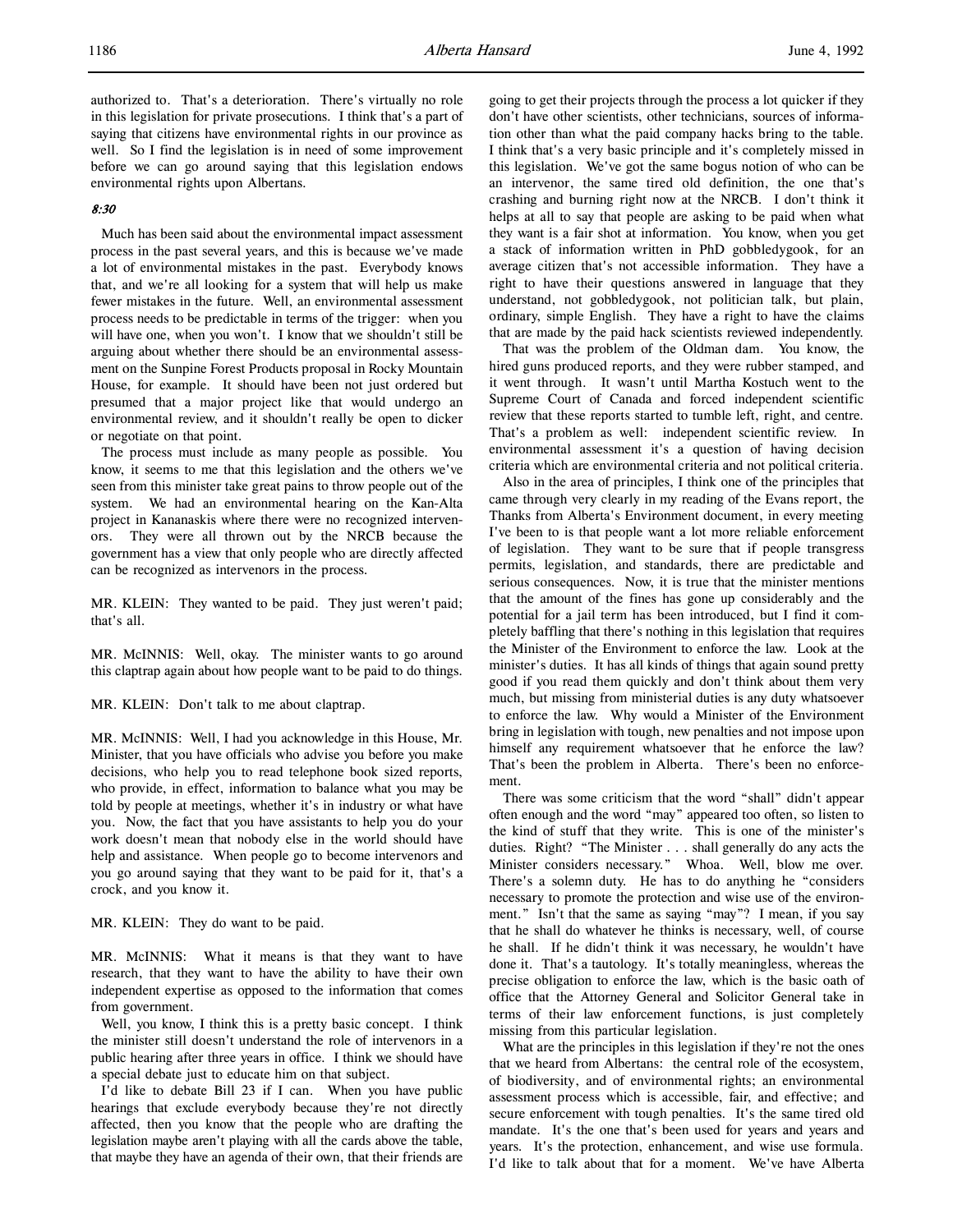Environment for 20 years doing environmental protection, and we have this report released last week on the Wapiti and Smoky river system which says that when it comes to our water quality standards, there are just a few problems.

MR. KLEIN: Who released it?

MR. McINNIS: It was released by Alberta Environment. So this is the environmental protection that we get in Alberta. We have noncompliance in

odour, colour, sulphide, aluminum, chromium, manganese . . . nitrogen . . . phosphorous . . . phenolics, dichlorophenol, and . . . coliforms.

How about dioxins/furans?

MR. MAIN: It's 100 percent of the recommended daily allowance.

MR. McINNIS: It's 100 percent of the recommended daily allowance.

Environmental protection is a good concept, but I think that what Albertans need is a notion that the legislation and policy behind it aren't going to give us more Wapiti and Smoky rivers, more Canada Creosoting, more industry waste in public landfills all over the province, more bleached kraft pulp mills. I don't see anything in this legislation that by itself prohibits any of that.

What about the area of enhancement? I've often wondered what the minister meant when he talked about enhancement of the environment. What can you do to the environment to enhance it? I think I got the answer when he talked about Buffalo Lake. He said that God created a problem there, and Alberta Environment could solve the problem. Sure enough, 17 million of our dollars are going to be spent to raise the level of Buffalo Lake as an example of environmental enhancement. I don't really think that enhancement has very much to do with this legislation at all. There isn't a whole lot in here that is directed at enhancement. I guess that if by enhancement we mean more Buffalo lakes, where influential people in government get to have the value of their property enhanced at the taxpayers' expense, perhaps that's a good thing, but I think maybe we need to look for new values, ones that are more in accord with what Albertans want rather than environmental enhancement.

Now, the question of wise use is something I've wondered about quite a bit. There are these wise use groups that are springing up in British Columbia and Alberta. I see various ministers brandishing copies of Dixy Lee Ray's books. She's the high priestess of the wise use movement, which is essentially a vehicle to trash people they want to tag with the environmentalist label. Now, I don't really think that Alberta Environment's into that game at all, but I just wonder why that particular phrase has so much vogue and currency when in fact it doesn't have a lot of meaning. It's sort of like sustainable development, which differs depending on which side you look at. You know, if you cast your eye on the sustainable part, there's one series of thoughts, and if you cast your eye on the development part, there's another. There are people who play both sides of that agenda as they desire.

#### 8:40

So I find generally that the legislation doesn't ring with the kind of philosophy that accords with the values that Albertans have told us they want. Now, I believe the legislation can be fixed, and the New Democrat opposition is committed to do just that. We will be proposing some amendments in committee, not a tremendous number, probably about 11 in total. They will deal with the

following matters. I'll table them as soon as they're finalized so that the minister and his advisers, the paid officials, can have an opportunity to review them.

I think probably the key one is to amend section 2 to bring in a sense of the values of ecosystem and biodiversity and also to make it clear that we think that Albertans have a right to be heard and informed and properly served by the process of environmental assessment, not the sort that depends upon the goodwill and good graces of the government. We're certainly going to introduce an amendment which suggests that the minister has a duty to enforce the provisions of this Act.

We will be amending the legislation to make it clear that certain information is public information and simply does not depend upon cabinet decision and regulation as to where, whether, and in what manner it is to be released publicly. A very important concept: freedom of information.

We have an interest in amending the reclamation sections of the Act to deal in a stronger way with so-called orphan sites. We have a lot of places in the provinces which are abandoned industrial works which cause a current and a future potential threat to the environment, and we think that that whole area needs to be strengthened in terms of its administration. In particular we think there should be an independent board which administers the environmental protection and enhancement fund, which is one of the key instruments in here to try to make sure that work is done when it needs to be done on contaminated sites or industrial activities or processes or whatever where environmental harm is taking place. The administration of that fund is very important, and we think that it needs to be beefed up in terms of its ability to acquire the kind of asset base it needs to do the job. So there'll be a comprehensive amendment along those lines.

We will be amending the environmental assessment process to clarify the purposes of environmental impact assessments and to clarify this question of who's in and who's out. It has not worked a hundred percent in the past. Whatever else you can say about the Oldman dam, you can certainly say that that was a botched environmental impact assessment from a provincial government point of view. Well, the Member for Banff-Cochrane is shaking his head. He wouldn't know a proper environmental impact assessment if it hit him right in his riding, for crying out loud. He certainly doesn't get them in his riding anyway. The Canmore resort project slides on through, no review whatsoever. The Three Sisters project: carve out a little bit here, carve out a little bit there. The Kan-Alta project: throw all the intervenors out and proceed and have it . . .

SOME HON. MEMBERS: Say that outside the House.

MR. McINNIS: I have no difficulty saying that outside the House, none whatsoever.

The environmental assessment process in this province needs to be cleaned up. The minister recognizes that. He's the one who appointed the task force that reported well over two years ago. To date I guess you'd have to consider this to be the response, but again there are a lot of loopholes. There's a lot of ability to exempt not only projects but whole classes of projects. You know, there may be other Canmore resorts that are waiting to be exempted down the line. Albertans have no protection. We can't be certain that this legislation will be used wisely by governments in the future.

[Mr. Jonson in the Chair]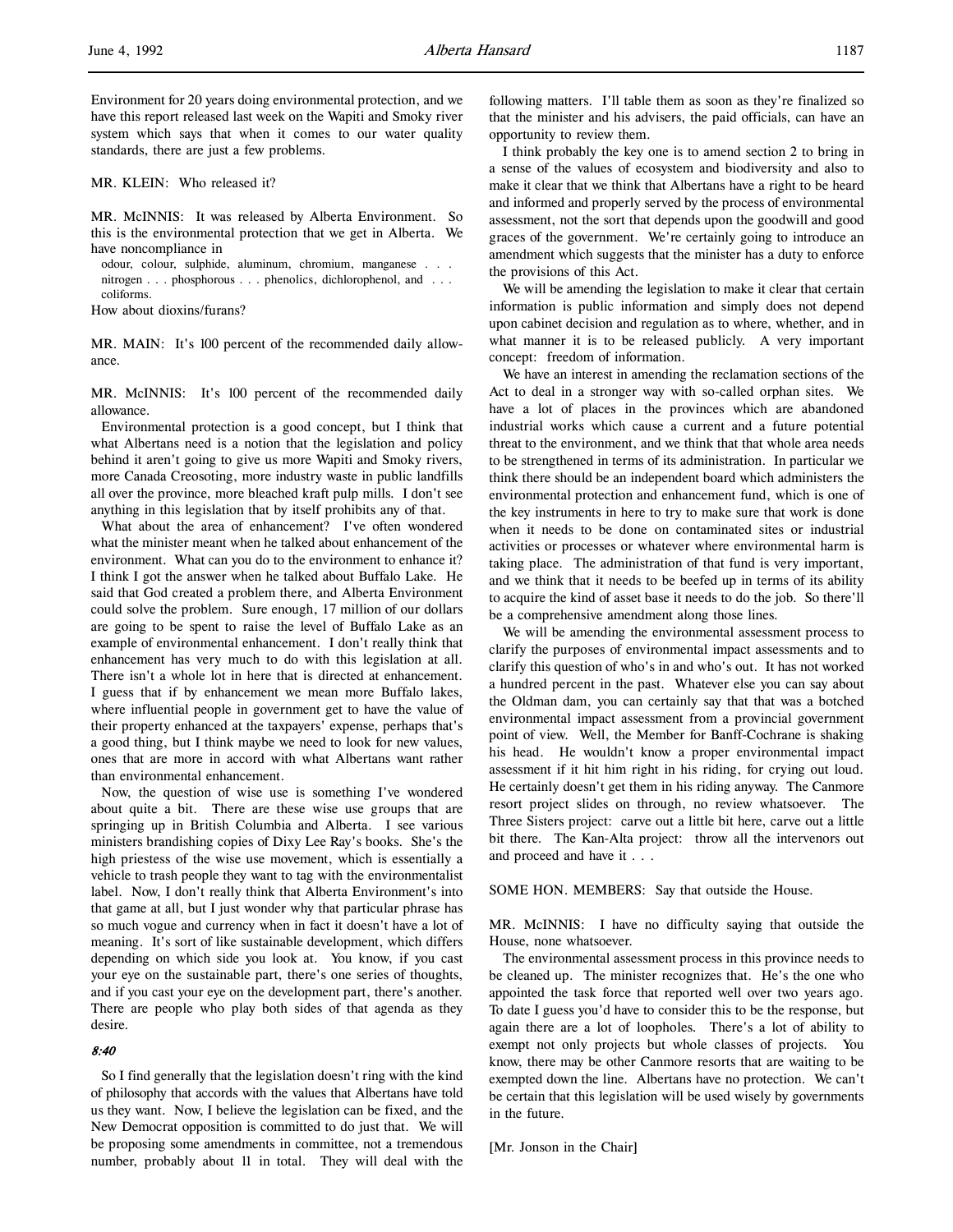The question of the "may" and the "shall": you know, this was the central theme of the hearings before the Evans committee, and the report that was filed noted that when it came to process issues, you would find the word "shall," but when it came to decision-making, you'd find the word "may" time after time after time. That type of wide open discretion which has been a feature of our environmental legislation since the beginning, for the past 20 years, is continued ad nauseam in this legislation. There are probably a couple of dozen places where that legislation needs to be strengthened, and it will be but in the context of a single amendment. We will be amending the decision-making criteria to try to take the politician's language out of it and try to put some environmental language in. After all, this is an environmental Bill. This is not the politician protection and enhancement Act; this is the Environmental Protection and Enhancement Act. We take it that the purpose is to enhance the environment and protect it, not the ability of politicians to exercise power. Again I find the decision criteria to be a prime example of the old politics as opposed to the new politics that the Minister of Energy was waxing so eloquent about at Toward 2000 Together. You know, Mr. Speaker, they pick up the lingo so quickly, but the reality lags far behind.

I think that, in particular, when you look at sections 62 and 65, they cry out for amendments. There will be amendments dealing with certificates of variance. You know, the idea that environmental licences mean nothing when it comes to an appeal behind closed doors to the minister is repugnant to most people, and I'm quite concerned that . . .

MR. KLEIN: It's never happened.

MR. McINNIS: The minister says that it's never happened. Well, who was it that authorized Procter & Gamble to dump a few hundred thousand extra tonnes of solid waste material into the Wapiti River in the summer of 1989? It wasn't me who did that.

MR. KLEIN: What about the city of Edmonton dumping their crap into the North Saskatchewan?

MR. McINNIS: That happens too. [interjections] Well, I'm not here to defend anybody dumping outside of the . . .

MR. MITCHELL: That's Jan Reimer.

MR. McINNIS: The Member for Edmonton-Meadowlark says that Jan Reimer is to blame.

### Speaker's Ruling Decorum

MR. ACTING DEPUTY SPEAKER: Order. [interjection] Order, hon. member. I would ask that remarks be addressed to the Chair and also that all sides of the House refrain from overly zealous heckling.

#### Debate Continued

MR. McINNIS: Let's speak one at a time on this. Okay?

I'm not here to defend anybody exceeding their permits. What I'm saying is that a permit should mean something. The law of the province should mean something, and it shouldn't be subject to variance certificates, letters of permission, or any other excuse to ignore what most people take to be the law and regulation.

We look forward to debating this in committee, Mr. Speaker.

MR. ACTING DEPUTY SPEAKER: The Member for Edmonton-Meadowlark.

MR. MITCHELL: Thank you, Mr. Speaker. I'm going to try to rise above this nattering that was going on back and forth between these two factions in this House. I'm going to do what should be done in second reading and deal strictly with the principles of this Bill. They're hard to find.

Mr. Speaker, I would like to say, by way of introductory comments, that there is something to recommend this Bill, which is an effort to consolidate environmental legislation. There will be some advantages to that, I'm sure. My general concern would be that this Bill not be construed as environmental leadership by the minister, by this government. This is a very technical Bill. It deals with technical matters in a technical way, and it does not address a sense of vision about what we should be doing in this province with respect to the environment. It doesn't bring together the efforts to put economic development in perspective with respect to environmental degradation. It doesn't address a broader vision of what Albertans want or need with respect to the environment. It doesn't really address the very difficult issues about how we begin to restructure the priorities in our society and give the kind of priority to environmental protection that is required by the state of the environment not only in this province and in this country but in the world today. It doesn't address how a province like Alberta with its sophistication, with its relative wealth could provide leadership literally throughout the world with respect to environmental protection and cleanliness.

### 8:50

It doesn't address issues of how we might begin to reassess economic development, begin to talk about appropriate economic enterprise, and begin to see where it is that we can replace the kind of development that seems to be the obsession of this government – with pulp mill after pulp mill after pulp mill, for example – replace that kind of development with development that promotes the environment and its protection, such as tourism. Just recently we're beginning to see how ecotourism is becoming a major economic advantage, economic initiative for countries like Brazil. Attitudes are changing in a way that promotes and emphasizes that kind of economic enterprise over the kind that this government is still pursuing, a government that seems to be stuck in the 1970s.

So yes, this is a technical Bill. It addresses some technical issues, some issues far better than others, some issues not at all. But it is not a component of the environmental vision for this province that should be an integral feature of a government's platform, a government prepared to provide true leadership for this province.

We are concerned with a number of issues that arise from this Bill, Mr. Speaker. One is the question of public participation and the manner in which the section of this Bill on public participation defines "directly affected." Directly affected excludes most people, and it is premised upon a very limited view of who is affected by projects which degrade the environment. It is logically impractical in many areas of this province. To say that "directly affected" is the condition upon which an individual has access or the right to public input to a review process is to say that on many projects on Crown land, miles from any particular residences or development, there will be nobody from the public who would qualify under the term "directly affected," and that's simply unacceptable.

Clearly, if you take the expansion of the Kananaskis golf course, very few people would be defined as directly affected, yet many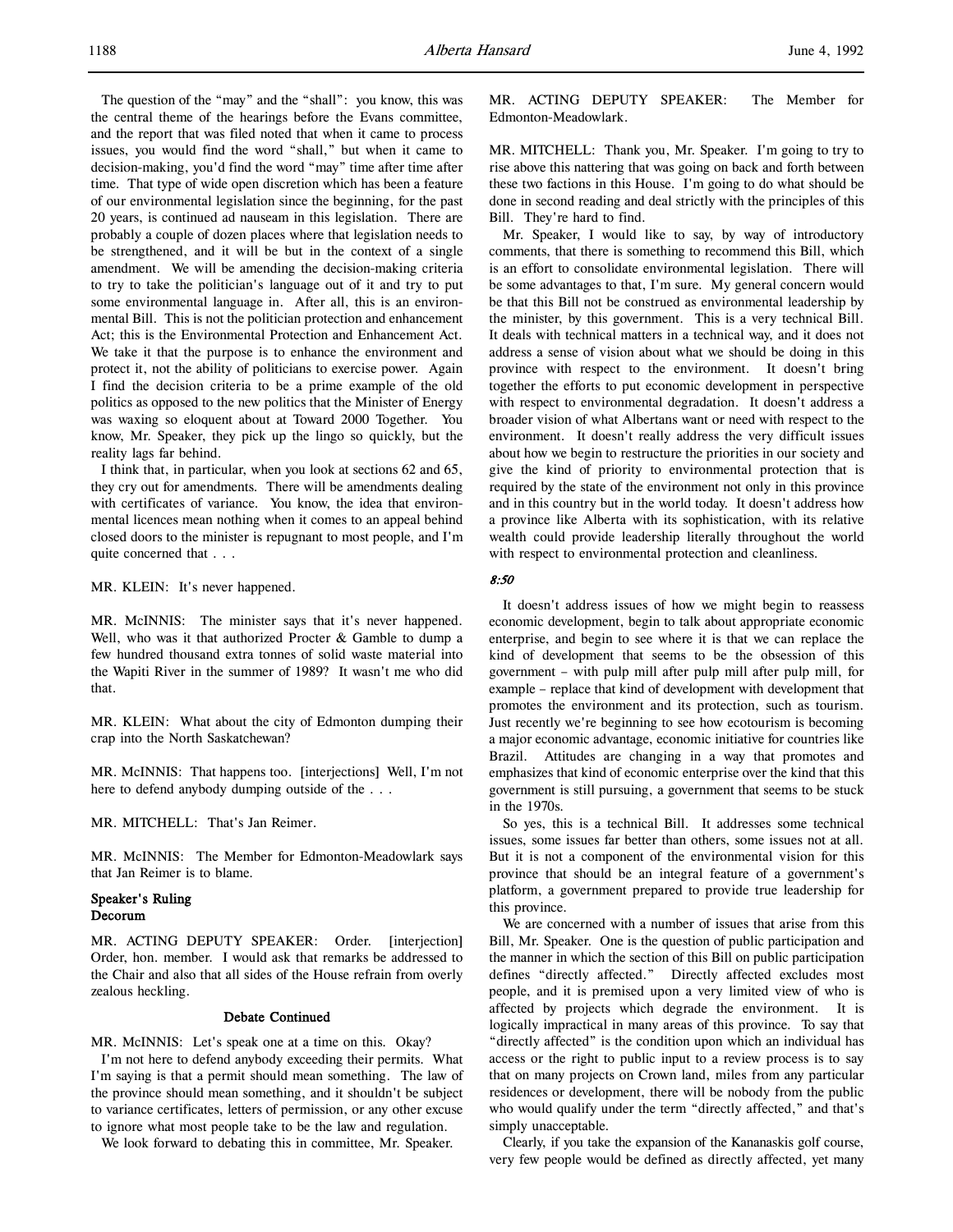people, all Albertans in fact, have a right to a say in what's going to happen to those lands. People who live downstream of developments like that have a right to a say in what's going to happen to their source of water and so on. So "directly affected" is far too limiting and seems to be a choice of words which has political implications, and if it isn't strictly politically motivated, could certainly be subject to political manipulation.

We would like to see "directly affected" replaced with wording like "anyone having a legitimate concern." Where this would be particularly relevant and important would be in section 42(6), which deals with statements of concern about a proposed activity; section  $84(a)(iv)$  and  $(v)$ , for example, which deal with notice of objection to an issue, amendment, or deletion of an improvement. Section  $84(g)$  and section  $111(1)$  are also sections which we have identified where this wording is relevant. This, I should point out, Mr. Speaker, is not an exhaustive list. So the manner in which we define the right to public participation in any hearings process is far too narrowly defined. I think it may have been narrowly defined for the wrong reasons. I think it is a dangerous feature of this Bill, and it jeopardizes what could otherwise be a much more effective section of this Bill.

We are also concerned with the degree of political power or potential for political intervention in environmental review processes. The minister, the cabinet retain a degree of power, Mr. Speaker, which we believe is unacceptable. The minister will be able to define in many cases what projects will receive an NRCB review and what projects won't. This seems to be inconsistent with precedent elsewhere in this government's administrative structure. The ERCB has as a matter of course the power to decide itself what projects it will review. While the ERCB probably should only review projects for energy-related issues, and environmental implications of energy projects should be reviewed by the NRCB, the fact is that the ERCB does review projects for their environmental implications and makes that decision itself. It is wrong that this government would structure the Bill in such a way that many decisions about projects to be reviewed or not reviewed will remain under political influence.

This problem is exacerbated with respect to the operation of the environmental appeal board. The environmental appeal board will make recommendations to a minister. The environmental appeal board will not under this Act be able to make decisions. In either case, clearly there is the opportunity for political review, for an appeal to the political level. I would argue that ultimately that should always exist. In this process, in the democratic process we need to have political accountability, but it is much, much easier politically for a cabinet minister, the Minister of the Environment, to overrule a recommendation than it is for a cabinet minister to overrule a decision by a board.

What is ironical in this case is that the NRCB in fact is given the power to make decisions. The environmental appeal board is not given that power. It's interesting, if one looks at the wording, that the minister seems to have used very, very careful, selective if not almost manipulative wording to cover his trail in this respect, because he says that the environmental appeal board will make decisions but will recommend those decisions to the minister, trying to cover both bases. The fact is that it amounts to a recommendation. The fact is that it is much easier to overrule a recommendation than it is to overrule a proper decision by a board of this nature.

We are also concerned with a lack of rigour when it comes to specifying criteria for certain powers of the director as defined in this Bill. In many respects the director's decisions about whether or not an environmental impact should be required remain very largely subjective. Wording to the effect that the director should

require further assessment if he or she is reasonably of the opinion that the activity may have a significant impact on the environment would be wording that we feel would specify and reduce the subjectivity – although it's difficult, I know – of what processes the director will undertake in determining whether an environmental impact assessment would be required.

The director has a good deal of discretion also in determining when and how much security a certain operator, commercial enterprise might have to put up in anticipation of environmental damage or conservation reclamation activities being required in the future. The amount of the security will be determined by the nature, complexity, and extent of the activity, the type of terrain, et cetera. This is specified in regulations apparently, but we don't have specific criteria on which to base the amount of the security. I believe that guidelines could be placed in the legislation to direct the director, and in fact they should be placed in the legislation.

#### 9:00

The disclosure of information. It is to the minister's credit that he's gone considerably beyond his own government's initiatives elsewhere to at least address the issue of disclosure of information, but again his provisions are quite limited. His provisions allow documents to be kept confidential if they contain a trade secret. Most if not all Canadian access to information statutes contain instead provisions which require disclosure if the balance of the information is severable. That is to say that if you can cut out that portion which is a trade secret, then the rest of the document would be required to be released. It seems that this is not a subtle distinction; it's an important distinction. It is difficult to believe that it would be an oversight. Rather, it's very likely that it is a specific decision. It seems, however, not to be that much of a problem if one thinks about it. The fact is that the minister is willing to require certain documents to be released. A document with a trade secret excluded would seem to me to amount to any other document that didn't have a trade secret in it in the first place, and therefore this distinction should apply without difficulty for the minister.

There is not specification of time lines in most cases in this Bill, and clearly timing is very, very important. It would be an improvement, and in fact an improvement in principle, that time lines be specified in this Bill or at least in regulation. The effect, the manner in which regulations can be manipulated, the manner in which this legislation will be applied, its effect, will in large part, at least not in an insignificant way, be determined by the time lines specified for the processes determined within this Bill.

There is no whistle blower protection. There is provision for individuals to request an investigation, and that is a provision with merit, but there is no provision to protect people who would undertake to do that through confidentiality; that is, the specification that their names could not be released. If this particular provision is to have real effect – that is to say, if individuals are to believe that they can request an investigation without undue pressure being brought to bear on them personally – then it can work. If whistle blower protection that would allow for that is not included in this Bill, then it will not work. The minister will say that we need whistle blower protection elsewhere, that it should be a general feature of government administrative law. However, on the other hand he's willing to put in disclosure of information legislation. You can make the same argument. That should be generally applicable to all government processes as well. So the minister can't have his cake and eat it too. If he's willing to take a legislative idea that should have general application to government – that is, disclosure of information – and specify it in his Bill, then he can't turn around and exclude whistle blower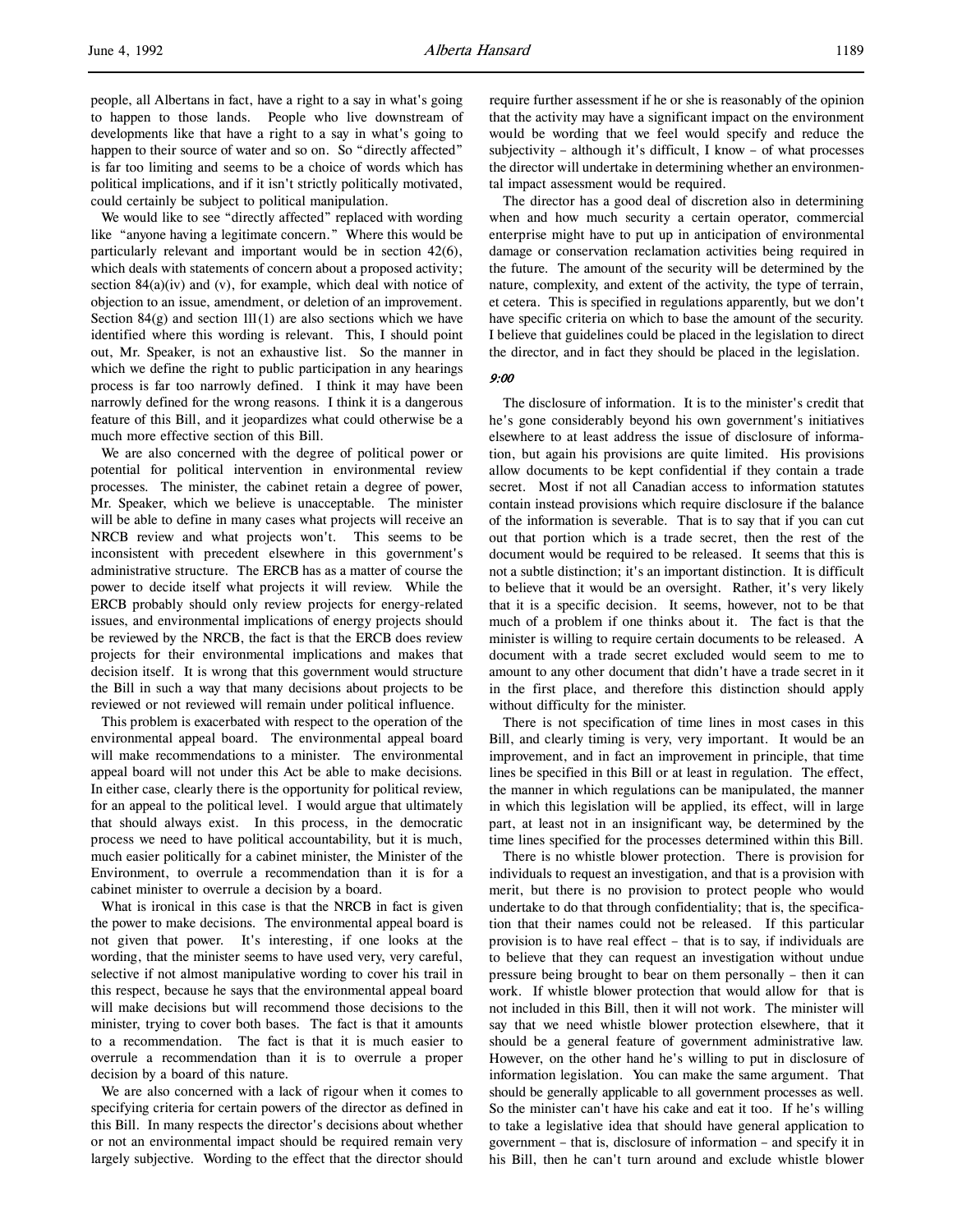Penalties. There is some improvement in the manner in which this legislation defines penalties, and it does in fact address the issue of imprisonment for individuals. We believe that the possibility for imprisonment as a penalty should be broadened to other sections. There are sections in which it could apply, but it simply has been excluded. Sections 59, 97(2), 155, 177, 211(e) would all be sections which are not unlike section 212(2) under which at least a six-month jail term is provided for. It's difficult to understand why the minister would hesitate to extend imprisonment as a possibility to these other sections in this law.

Economic instruments. The discussion of the economic instruments is encouraging. There is evidence that the use of tradable permits can be a very, very positive way to encourage commercial enterprises to reduce polluting emissions. While this isn't exactly a tradable permit, it is an economic instrument. That is the idea of an environmental levy on automobiles. Those that are less efficient would pay higher levies. When one considers the impact of carbon dioxide on our environment, for example – and certainly so much evidence on that is now being discussed out of the Rio de Janeiro conference – it is difficult to accept that anybody needs to drive a fuel inefficient car. It just is a luxury that we simply cannot afford, and in fact I would put it in terms of a moral obligation not to pollute frivolously, which driving big, fuel inefficient cars does. It simply does. So what we would like to see and what we'd like to see the government embrace is a piece of legislation. [interjection] Well, you think it's okay to pollute, Doug, do you? Why don't you do that? Why don't you get a bigger car? Why don't you get 16 cylinders, Doug? Maybe 32 would be twice as good as that yet.

### MR. ACTING DEPUTY SPEAKER: Order please.

MR. MITCHELL: The fact is that if a minister's ego requires that he have one of those big cars so that his neighbours can say: "Must be successful. Our taxpayer dollars have just bought him four extra cylinders, and he can pump that much extra carbon dioxide" – if he requires that, maybe that is the motivation for that kind of legislation, a provision being excluded from this Act. The fact is that we pollute by driving those cars, and the fact is that at the very minimum if people are going to drive them, they should be required to pay a whole bunch of money for doing it. What we need to do is follow the lead of Ontario, which implemented a number of years ago an environmental levy, progressive, costing more as the new cars being purchased were less fuel efficient.

#### AN HON. MEMBER: Bikes.

MR. MITCHELL: Drive bikes? Wouldn't be a bad idea. Sort of get those double-breasted suits that the minister of culture wears a little mucky if he did that.

The environmental appeal board, as I mentioned before, I just want to reiterate is a critical feature of this legislation. It has something to recommend it. It is important, however, that its powers not be curtailed. It should be making decisions; it should not simply be recommending. It is also the case that due to problems of disclosure under this process, somebody objecting to a proposal before the environmental appeal board may not have all the information available. If problems of confidentiality occur as well, we believe that the Ombudsman should be able to represent the public interest at an environmental appeal board hearing, that that should be a recourse for somebody who wants to approach the environmental appeal board.

The environmental protection order for release. This seems to be replacing certificates of variance, the stop orders. It may well work as an improvement over those things. What the Bill doesn't appear to provide for is that the public would be informed when a protection order of this nature is released, that there is no mandatory provision that there be public notification of such an order, and it seems to us that while the government has tended to do that, to the extent that they have tended to do that, it wouldn't hurt to put it into the Bill and provide just that much more security for people that pertinent and important information will be released.

### 9:10

CFCs. That's a current and important issue, and a very disconcerting issue. The Act does deal to some extent with CFCs, but we believe it doesn't deal with it broadly enough. Certainly the regulations seem to deal with it, but they deal particularly with the manufacture and sale of CFCs and halons and venting during the testing of fire extinguishers. They do not specify the collection and recycling of CFCs from air conditioners, and certainly this could be dealt with under, if nothing else, the recycling portion of this Act. This Bill also doesn't address the issue of HCFCs. Other Bills do. Manitoba, and New Brunswick as well, has much broader and rigorous provisions for the regulation of CFCs. We believe that this Bill should deal with the collection and recycling and eventual destruction of CFCs from refrigerators and air conditioning units. We believe that those working on such systems should receive training and registration. We believe that products containing ozone depleting substances should be labeled. Certainly this is done as a matter of course in Manitoba. New Brunswick goes beyond even these things and treats HCFCs as CFCs for recycling. HCFCs are in the New Brunswick case to be used as transitional compounds only until the year 2000. There is a complete ban on all new halon systems.

The fact that we have through conscious effort created and utilized chemicals that have depleted the ozone and continue to do so, so that we have significantly altered our style of living – that is, we are endangering our health, and now parents are finding themselves having to lather their children in sun block when they send them outside – the fact that that has occurred should be enough in and of itself for this minister to be extremely aggressive about CFCs. If it is that he cannot be aggressive about that when there is such overwhelming evidence of its consequence for us and in particular for our children, it raises serious doubts and suspicions about this minister's and this government's capability of doing anything of true significance and consequence with respect to environmental protection.

We're pleased to see that there are provisions for groundwater and related drilling. We are pleased to see that there is provision for a recycling fund. It will be interesting to see exactly how that fund will be funded and how the funds that arrive in it will be utilized. It seems that a levy on fuel inefficient cars would be one way to fund it, and it would be interesting to see the minister embrace that idea.

There is nothing in this Bill to prevent the importation of hazardous wastes for disposal. Draft regulations seem to ban the import of hazardous wastes for disposal, but they do not ban the import for treatment, and it seems that hazardous wastes could be imported for storage with the permission of the minister. We would like to see those possibilities banned.

There is a general problem with the fact that we do not have the final draft of regulations available at this time. They will have an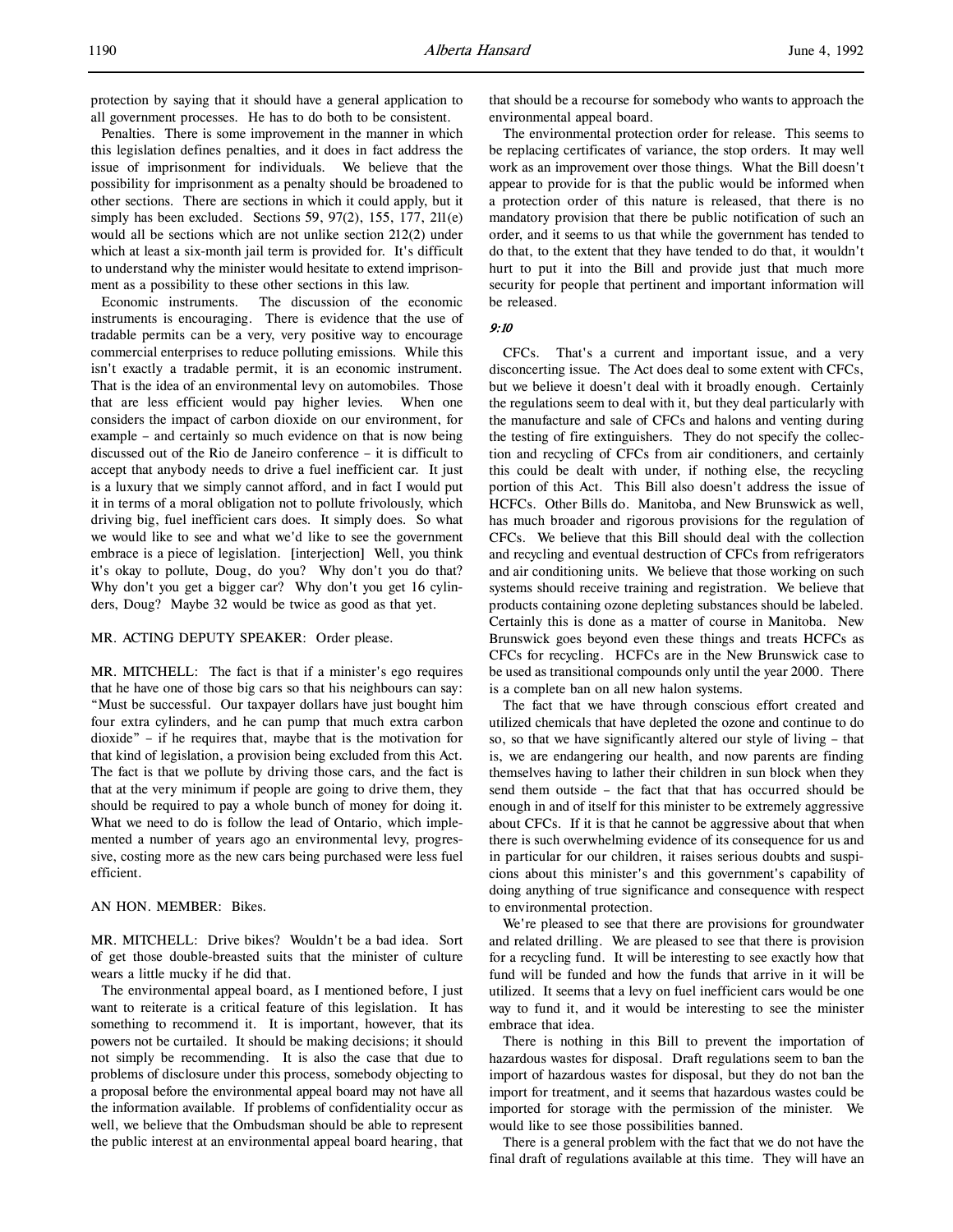impact, clearly, on the effect of this Bill and how it will be applied. It therefore makes it difficult for us to properly evaluate the impact of this Bill.

Mr. Speaker, this essentially covers my concerns: political influence, the influence of the minister, the definition of "directly affected" as being far too limited, the lack of whistle blower protection, the lack of more aggressive and broadly based provisions for the control of ozone depleting substances, and disclosure of documents, limitations. In addition to these features, there is one other point I would like to make, and that is with respect to private prosecution. The Evans panel recommended that private prosecutions should be stayed by the Attorney General only with the consent of the court. The level of grass-root desire to have a responsibility in this process in this province, the need for a true grass-root level accountability I think call for the need for fairness in the application of this private prosecutions provision. It is the fact that the Evans panel was very farsighted, I think, in recommending that, and it's difficult to understand why the minister would not accept this particular recommendation from a committee chaired by one of its own MLAs.

Thank you very much, Mr. Speaker.

MR. ACTING DEPUTY SPEAKER: The Member for Banff-Cochrane.

MR. EVANS: Thanks very much, Mr. Speaker. I'm delighted to have an opportunity to make some brief comments on the principles of Bill 23, the Environmental Protection and Enhancement Act. I would like to begin by congratulating the minister and his department and the hardworking people in the Department of the Environment for their perseverance in bringing forward this very bold and very proactive piece of legislation.

At the beginning of this process, Mr. Speaker, the intention was to incorporate into one piece of legislation nine environmental Acts in the province of Alberta and at the same time create a onewindow approach that would make the legislation user friendly and give the public an opportunity to be effectively involved in the decision-making process from the earliest possible opportunity. I firmly believe that the Act has accomplished that and that the time and effort that's been put into the draft legislation, Bill 53 as introduced in the Legislature last year, and now Bill 23 this year will clearly serve Albertans well for the balance of this decade and into the 21st century.

The legislation is very consistent in attempting to ensure a onewindow approach for those who refer to the legislation so that they do have an opportunity to see a consistent process from start to finish. This is accomplished in the Act, recognizing, Mr. Speaker, that this is complex legislation. It's complex because it is regulatory legislation that controls impacts on our environment. It must therefore be much more than mere philosophical platitudes; it must have a concrete process for ensuring that our air, our land, and our water are protected today and for our future generations.

One of the most important provisions in this legislation is increased public participation, and by legislating the environmental impact assessment process, that public participation is ensured to be meaningful and thorough.

### 9:20

The polluter-pay concept and the penalties that are imposed by the Act for contravention of the rules that society, the people of Alberta, set for environmental protection clearly point to an effort by the government and the Minister of the Environment to be sure that the punishment fits the crime. Once the crime has been identified, then the punishment is very severe, and very severe it should be in the most extreme cases. As the minister has indicated, there is a hierarchy of offences under the Act, and the most stringent penalties of \$1 million per incident and two years in prison or both attached to the most extreme cases of environmental degradation where there is a guilty mind.

I think it's also very important to recognize the provisions in the Act that deal with the responsibility of directors, officers, and both municipal and provincial officials if they take an active role in environmental degradation.

The fact that Albertans had an opportunity through the Environmental Legislation Review Panel process to give their comments to the minister, to give their comments to the government and the cabinet, I believe shows that there was a commitment from the very beginning that this legislation would be not only adaptable to the concerns of today but would be responsive to the concerns of the future.

I really do take exception to some of the comments made by opposition members who have spoken tonight who have said that the process has been far too long, that recommendations have been watered down. The process has been long because it has been consultative. It has allowed for substantial input by average Albertans, by vested interest groups not only in the legislation itself but also in the regulatory process. If members were to review the report of the Environmental Legislation Review Panel and then look at the implementation of those recommendations through the Act, through the regulations, and through the policy processes and practices of the department, I'm sure that they would be convinced, as I am, that the majority, the clear majority, in fact the greater majority of the recommendations that were made by the panel that I was so pleased to chair have been implemented by the Department of the Environment. Those recommendations, Mr. Speaker, came from members of the panel who represent industry and business, who represent our agricultural community and our energy community, who represent local government and, very importantly, represent environmental groups in the province of Alberta.

There was comment made by both opposition members who spoke to this Bill about the whistle blower protection. The whistle blower protection was recommended by the Environmental Legislation Review Panel and I think for good reason, the reason being that if we recognize that we don't wish to and can't afford to have enviro police on every corner in the province of Alberta, we have to be sure that Albertans take responsibility for impacts on their environment. To ensure that they take that responsibility freely and without fear of recourse to them is a many-faceted debate, but what's most important in the exercise is to ensure that a legitimate concern raised to Department of the Environment officials about an environmental problem cannot result in any type of negative repercussions to that employee. Now, the concerns that were raised when this issue was debated during our hearings were twofold. One, we didn't want to encourage frivolous claims by disenchanted employees, because that could be an extremely expensive proposition to industry in the province of Alberta. On the other hand, we wanted to be sure that legitimate claims and concerns raised by employees could not result in those employees being dismissed.

After a careful review of this issue, the minister – while I don't think he's necessarily convinced that whistle blower protection is important, Mr. Speaker – I think has taken at least the first step in saying that this kind of an issue should be addressed by government. I think quite properly he said that the Department of Labour, as the department responsible for labour issues throughout the province and in its many facets, should be the lead agency in dealing with this issue. It's my understanding that the Department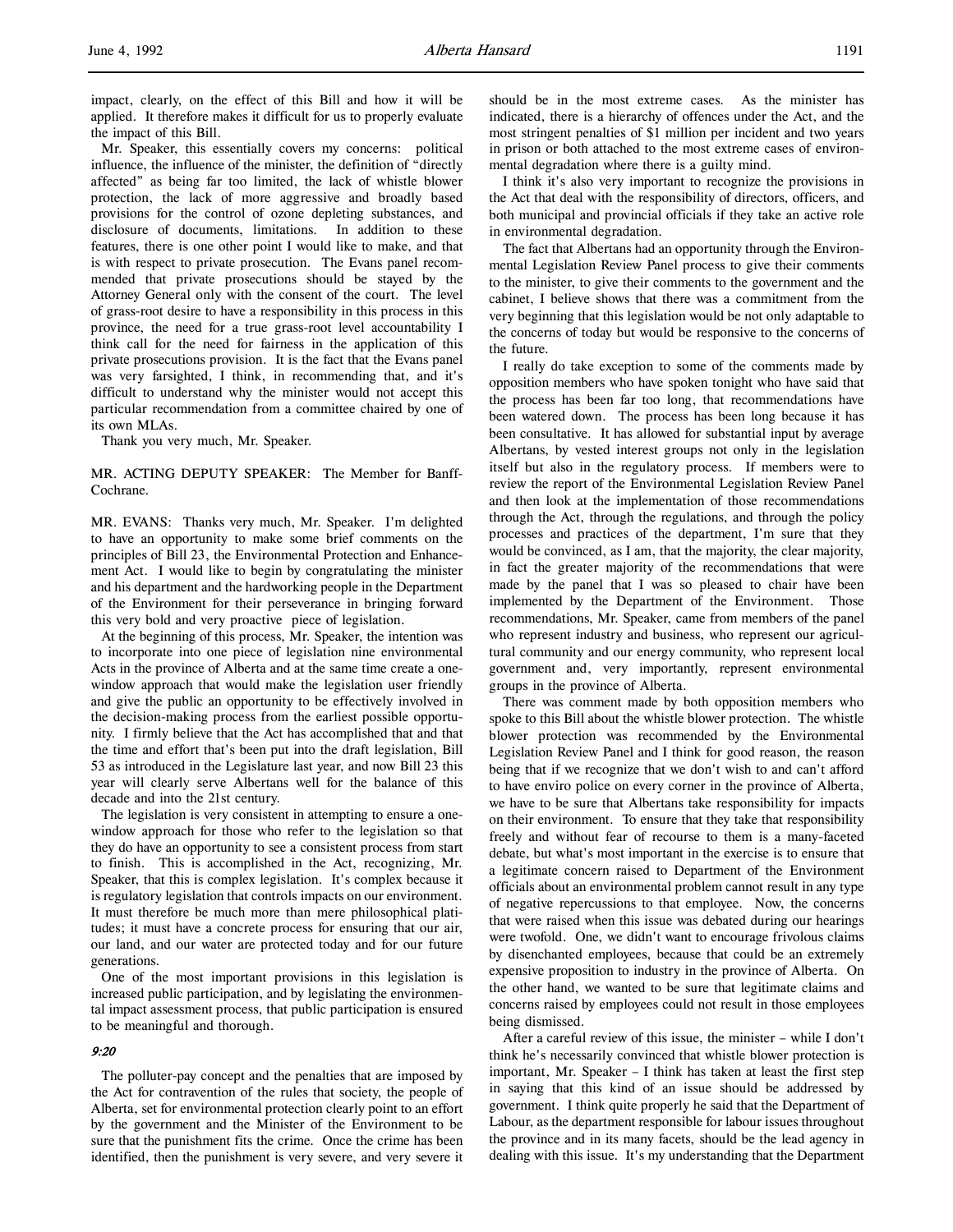of Labour is reviewing the issue of whistle blower protection. It's my personal hope that the minister will be making some recommendations to this House in due course, because I firmly believe that with controls to ensure that frivolous claims will not be made by those disenchanted employees, it is nonetheless very important that we protect those who make legitimate representations to government about legitimate concerns about environmental degradation.

I want to make a couple of comments about three environmental impact assessments, Mr. Speaker, that are ongoing in the Bow corridor in the area that I'm proud to represent and in the area where I've lived for the past 15 years. I have no intention of lowering myself to the level of Edmonton-Jasper Place in the gratuitous comments that he made earlier this evening. Instead what I will do is make some comments about the reality of the three environmental impact assessments that he referred to.

The first issue that I want to deal with is regarding the Kan-Alta project. I had the pleasure of attending part of the environmental impact assessment review by the NRCB just outside of the Bow corridor on Tuesday of this week, June 2, and for the member to have given the impression that, I think, in his words, intervenors were "thrown out by the NRCB" is quite frankly, Mr. Speaker, irresponsible. The board has a mandate and must operate under certain rules. The interpretation of the board of those who sought funded – and I stress the word "funded" – intervenor status to appear before the board was that there were no parties that were directly affected and therefore none that would qualify for intervenor funding. Nonetheless, it was important, I believe, to see that a number of interested parties did take the time to make representations to the NRCB at the hearing at Rafter Six Guest Ranch.

The Kan-Alta project is a project that is proposed in an area that has been identified for multiple use, Kananaskis Country, and it is important that the proposal does receive environmental review. The minister has come to the conclusion that there could be environmental impacts that could be significant and therefore the project should be reviewed. I'm very pleased that the opportunity is there for the panel or the board to examine the evidence and then make a recommendation. I think this ensures some certainty of process and will give all those who are interested in making a presentation the opportunity to do so.

# 9:30

I want to move on to the CADCO application, Canmore Alpine Development. I believe the Member for Edmonton-Jasper Place has stated that that project was approved without any kind of a thorough environmental review. The member should realize that that project came on stream as a concept of the developers as early as 1986-1987. It came about as a result of considerable discussion and communication not only between town officials and the proponent, not only between the proponent and environmental groups in the corridor and beyond the corridor representing environmental interests throughout the province but also in conjunction with the people of the community of Canmore, people in the area.

The proponent, the developer, has really taken a very, very positive attitude about public input. The proponent has gone through all of the government regulatory processes reviewing such things as the wildlife migrations, such things as the forest that is involved in the application footprint. Approval was granted to the proponent prior to, well in advance – well in advance, Mr. Speaker – of the NRCB process coming into play. Now, there was never any suggestion, nor in my humble opinion should there be any suggestion, that the NRCB process should have been retroactive. To suggest such would be abundantly unfair to those who have in good faith gone through the regulatory process to gain approval for their projects. However, that said, only phase 1 of the Canmore Alpine Development project has been approved and has been given development approval by the town of Canmore. The balance of the project process will undoubtedly result in a review by the NRCB. The developer is well aware of that.

There has been, apparently, a report commissioned by and prepared on behalf of Parks Canada, the Canadian Parks Service, which identifies some concerns about wildlife migration which begins within Banff national park and moves through the Bow corridor. It's my understanding that the contents of that report will be reviewed in due course. I think there will be a discussion about the contents of the report and any recommendations the report has between our Forestry, Lands and Wildlife department and the federal government. That's appropriate. I do not question the Canadian Parks Service for expressing concerns about wildlife in their jurisdiction. I don't think that's in any way, shape, or form a condemnation of the approval process for the Canmore Alpine Development project but rather recognition that the Canadian Parks Service has responsibility for wildlife within its jurisdiction and concern that wildlife have migration routes outside of Banff national park.

Then moving to the Three Sisters project. In a way this is a very exciting process with respect to Three Sisters. It's a very large piece of land located in the Bow corridor, and on June 15 the NRCB process with respect to Three Sisters will begin. The board has come to the conclusion that a number of those who sought intervenor funding were eligible for that intervenor funding. Those funds will be paid to the funded intervenors by the proponent.

I am sure that this process will be an enlightening process for all those involved. I've seen the environmental impact assessment that was required to be prepared by the Department of the Environment. It's well in excess of 12 or 14 inches of material, Mr. Speaker. A great deal of scientific material and very important information is contained there not only for the Three Sisters project but also for the entire corridor with respect, again, to migration routes, air distribution and transportation throughout the corridor, and a number of other issues including clean water.

Now, what the NRCB process will do as a result of this legislated environmental impact assessment process that is in this Bill 23 and has been implemented by the Minister of the Environment is again ensure that all of the issues are discussed, debated, and then whether or not this project goes beyond the carrying capacity of the corridor or whether a recommendation will be made to the Lieutenant Governor in Council that the project be approved. I think this process is very exciting not only for tourism projects like the ones that I've mentioned but also with respect to forestry projects, dam projects, quarriable mineral projects, and I want to commend the government for the legislation that requires all of those types of projects to be reviewed. That's recognizing, of course, that the tourism projects are only reviewed if they are identified by the minister as having potentially significant environmental impacts. The other projects that I've mentioned are mandatory review projects.

So we see, Mr. Speaker, that there is a process now in place that gives Albertans an opportunity to input; not only that, but gives directly affected Albertans financial resources upon application to bring their points of view forward, to give them an opportunity for independent research and for professional presentation of their positions. That's what this legislation is all about. It's about involving the public. It's about being proactive. It's about ensuring that we do have the cleanest environment in the province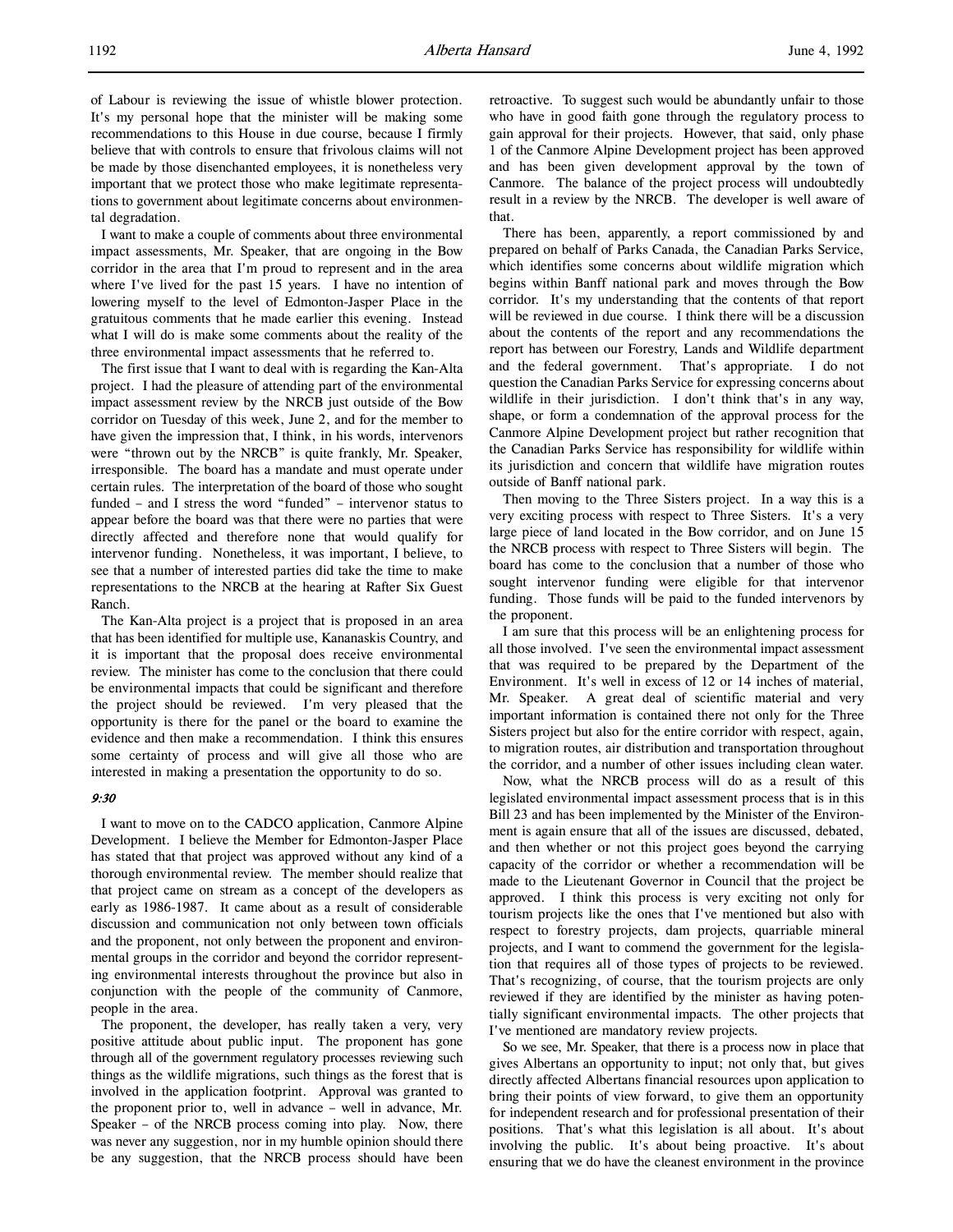Our review panel heard from a number of people who were concerned that there be any reference whatsoever to economic issues in the legislation. Because the Department of the Environment is responsible for environmental protection they were concerned that the only issues that it should deal with and the only focus that it should have in the Act should be on environmental matters. It was the feeling of the review panel that that would not be in the best interests of the Department of the Environment and certainly wouldn't reflect the focus of our government and a number of other Albertans who said we do have to integrate the environment and the economy through the concept of sustainable development. We have to make sure, Mr. Speaker, that our legislation – and what a perfect example of an opportunity to focus this concept in this legislative package, to ensure that we recognize that it's not a matter of saying one or the other. It's not a matter of saying we either protect the environment or we develop our economy, but rather that we have the opportunity for an integration of those two concepts, that we have an opportunity to ensure that we look at economic issues in the Act but that clearly the focus of the Act is on the protection, the improvement, and the wise use our environment now and into the future.

I'm very pleased to have had the opportunity to make these brief comments on the principles of the Act, and I look forward to further debate at committee stage.

Thank you.

### 9:40

MR. ACTING DEPUTY SPEAKER: The Member for Edmonton-Kingsway.

MR. McEACHERN: Thank you, Mr. Speaker. I wish to add some comments to the debate this evening on Bill 23.

Bill 23 does represent, I think, an important milestone in the development of environmental policy in this province, but one can hardly say anything except that it's about time. After three years of talking, finally we get this Bill. As my colleague from Edmonton-Jasper Place pointed out, it's a move in the right direction, so it's a Bill that we can at least support some aspects of, but it does come up short in a number of areas. This Bill was before the Assembly last year and was promised the year before that, so we've ended up with two or three years of debate and discussion, and finally we get the Bill. The minister, of course, tries to make out that that's a virtue. Actually, of course it's just covering up for procrastination. They put off as long as they possibly could developing an environmental Bill that would have some teeth in it, and even then, it doesn't have a lot of teeth. Too much of it depends on the attitude the minister takes or his officials take. They have sweeping powers to decide the fate of this Bill and the direction it will go, and I'll get back to that subject a little bit later.

The Bill should not so much be compared to what we had in the past, which was certainly not good enough, but it should be compared, each step along the line, with what would be the best for the protection of the environment and with what the people that are environmentally aware and concerned have been asking for. Looked at in that way, I think we'll find that the Bill comes up short in a number of areas.

I want to look at the section on page 20, the purposes of the Act, which the minister went through in some detail. I want to look first at subsections (b) and (c).

The purpose of this Act is to support and promote the protection, enhancement and wise use of the environment while recognizing the following.

Notice that word "use" there. The word "wise" in front of it I suppose is supposed to make it a good thing. Wise use: I mean, that's something that everybody likes. But might not it occur to the minister that we could think of an area of the province where you might not want to use it? I mean, the word "use" has the context of exploitation, and perhaps we'd want to protect an area just for the sake of protecting the environment; let's say an old growth forest, for example, or something like that. So there's an implication all the way through this Bill, and it's exemplified mainly in points (b) and (c), that all our resources are to be used or to be exploited. We are to have growth, and we are to have development. Now, you soften those words by putting "sustainable" in front of the word "development". But if you think about the conference down in Rio de Janeiro now about the environment, you would understand that people are saying things like, "We've got 5.4 billion people on this Earth, and maybe we have to start thinking about limits to growth," along the lines of what the previous speaker was just saying.

Perhaps the role of a Minister of the Environment is to think about protection of the environment, not so much about growth. Maybe growth is something that the Minister of Energy, the Minister of Economic Development and Trade, the Minister of Agriculture, and the Minister of Technology, Research and Telecommunications should be thinking about. It doesn't mean that the Minister of the Environment shouldn't be concerned about what they're planning, but his role maybe should be protecting the environment and making sure that what they are planning is not going to wreck the environment too much. Of course, that's what he'll say he is doing, but it is a little bit like in the agricultural situation. For instance, we have too many of the canals and water resources, the irrigation systems, being controlled by the Department of Agriculture, whose interest is not in being careful about the use of water resources and controlling the environment around that. Their interest is in expanding agriculture and growing more things, whether or not that's good for the environment. We see that in the building of dams like the Oldman dam.

I think the minister has in some sense – you could look at it one way as sort of saying that he's taken the bull by the horns and said, "We're going to make sure that this growth is done in an environmentally sustainable or an environmentally friendly way," but I don't think it's his role to talk about the growth. I think it's the role of other people to talk about the growth and his role to talk about whether or not he would let it go ahead and, if so, then how it can be done. It should be done in that context.

The question is really one of how we structure our priorities, and obviously our priority in this society and under this government is still one of growth creation, when we should be stopping to think about whether we can afford more of that growth or not. The kind of growth that we consider also is important, and I think the minister should think about that, as should all the ministers on the other side of the House.

We should think about whether the things we are proposing are appropriate or not, not just from the point of view of will it generate more wealth for a few people, but will it create jobs, for example. Right now we're in the middle of a big recession. It's all very well to talk about getting the economy going again and getting a bigger gross domestic product. That seems to be the chief aim of both the federal government under the Tories and the Alberta government under the Tories, without too much consideration as to who is benefiting from that growth in the gross domestic product. Unless we think in terms of creating more jobs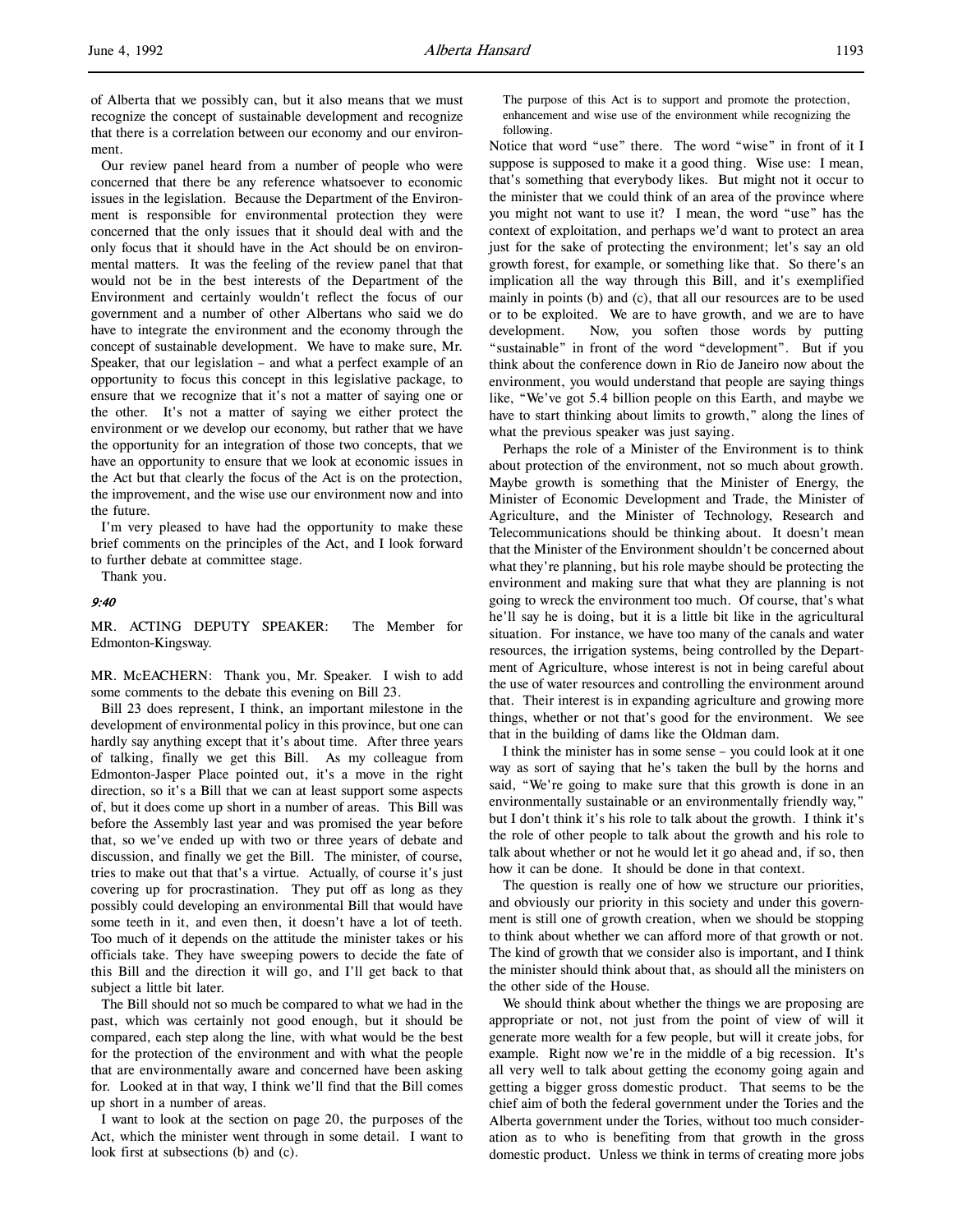and more wealth for the people who are now the working poor or are unemployed or on social assistance, then really we're not making much in the way of gains. If all we're doing is putting more money in the hands of people who already have more than they have time to spend and pushing more and more people out of middle-level paying jobs where they have some security and some benefits, pushing them out and then hiring them back on contract labour at minimum wage so that they join the working poor and the unemployed and the social assistance people, then the increase in the gross national product, or in this case the Alberta gross domestic product, is really not of a great deal of benefit to a lot of the people in the province. So you have to think about the word "growth" and how it's being used and who's benefiting from it. I don't think the minister has given that the due consideration it deserves.

There are a few of the other principles here that I'd like to just comment briefly on. For example, (e) talks about

the need for Government leadership in areas of environmental research, technology and protection standards.

Now, it's true that we have had some commitment by the government on research and technology, like in the Alberta Research Council, but I don't see this government as having led the way in terms of environmental research and environmental concerns, and I really don't see them changing much in the future. We've had 20 years of the government dragging its feet. They're not going to get many more years to drag their feet, so I guess probably it's all right. If we get a minister from our party, we will get some action in that area, I guess.

I want to skip down to subsection (h) of the purposes of the Act on page 20. It says:

The responsibility to work co-operatively with other provinces and the Government of Canada to prevent and minimize transboundary environmental impacts.

I think the minister should check very carefully with the Alberta negotiators at the constitutional talks and take a pretty good look at what issues, what areas the Alberta government is asking the federal government to give up their powers in and turn it all over to the provincial government. For instance, the total control over development of natural resources could have some very important implications if we're dumping the pollution from pulp mills in our rivers, for example, which flow across borders into other provinces. So I think the Environment minister wants to take a hard look at subsection (h) and see if the directions that the constitutional talks are going is going to mean that we get more co-operation with Ottawa, in terms of protecting our environment, or less. It's certainly not clear at this stage of the constitutional talks and the way they're going so far.

# 9:50

I think the thing that the minister needs to feed into the Minister of Federal and Intergovernmental Affairs is what the people would want, and that is a clean environment, not necessarily what is best for Alberta and to heck with Saskatchewan downriver or that sort of thing. It's all very well to say that, well, we've got to cut duplication of services, so Alberta should have environment and the federal government shouldn't have anything to do with the environment. In fact, having the counterbalance is not a bad idea for those people concerned about the environment. If you can't get action out of the provincial government, you can turn to the federal government and perhaps get some action; not very much, I must admit, under the present one. But at least there is the possibility that if you've got two different levels of government to appeal to, you may be able to get some action on environmental problems, whereas one government may just stall the public from getting that input.

### [Mr. Deputy Speaker in the Chair]

The final point is (j), "the important role of comprehensive and responsive action in administering this Act." I couldn't help picking up on the minister's comment that his intention was that he, the minister, and his department would be "firm but fair" in administering this Act. I've got to say that I've got little faith. I'm sorry, but I've been watching this government for a long time. I've been watching this minister for three years, and I'll be very surprised if he's very firm or particularly fair in his assessments of who should have what. I guess we can go to the example of the Kan-Alta hearings, which the previous speaker just mentioned, and say that again some intervenors were tossed out that wanted to speak and weren't allowed to.

The Minister of Energy has also made some comments in the process of the Toward 2000 Together consultations. He's talked about how that's a beginning of power sharing, and I think that's a good concept. I've got to say that I have some disbelief that the government is really sharing very much power, but at least the people who attended the conference, for example, in Calgary did believe that they were going to have an effect on policies, and I hope they do. I'll be watching very closely to see just how much attention the government pays and where it goes from here. I've got to say that certainly they did not have as broad a range of representation of citizens of this province at that conference as there should have been. Nonetheless, those people who were there did put forward quite a variety of opinions and believed that they would have some influence on government policy. I don't see that the Minister of the Environment is sharing in that vision and that idea that he should empower people to start to really have a major effect on the direction the government goes in the environmental area.

I guess I have to say one more thing, also, about the Toward 2000 Together process. It does seem to me that the government was rather – those were nice words the minister said about this power sharing, but in fact in the process the government was not prepared to put their policies on the line and say, "What do you the people think about the ad hoc funding of companies?" or, "What do you think about Vencap?" or, "What do you think about the Alberta stock savings plan that we've now shut down?" They didn't put their policies specifically on the line. Furthermore, I have a document called Going Global, which I mentioned earlier in the Assembly, in which the government is planning some economic policies which they also didn't put out for debate to these people who were coming to the conference, which shows that they of course intend to keep on planning government policy in secret, much the way they've done in the past. So it will be interesting to see if they really are prepared to power share, as the Minister of Energy indicated. The Minister of the Environment has not indicated that he has any intention to go in that direction, as far as I can see.

Mr. Speaker, the minister himself and the director of standards are going to have a lot of individual power. If you look through the Bill, you find that in almost every section that mentions the minister or the director, the word is that the minister "may" do this or he "may" do that. It hardly ever says that he "shall" do this or he "shall" do that.

I want to pick some examples. For instance, if you were to look at page 52, 75(1):

The Minister may issue a certificate of variance if the Minister is of the opinion that . . .

Then you have three categories or three conditions under which he may issue a certificate of variance. It doesn't say that he shall or anything.